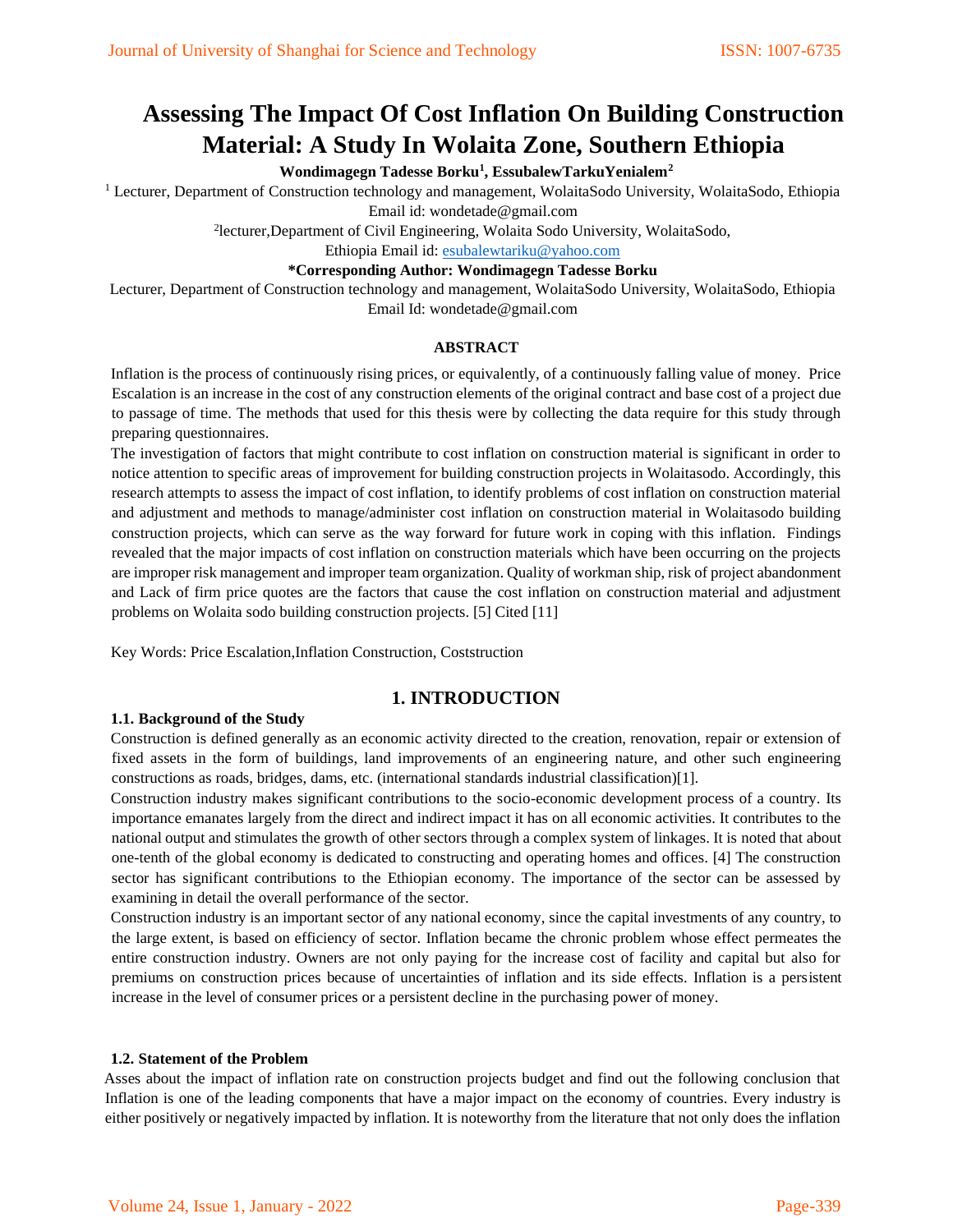rate impact the industry; often industrial elements even devastate the country's inflation rate. The effect of inflation is also having on the construction industry, where many studies have highlighted the role of inflation in project cost overrun. Due to inflation the building material prices, labor wages and machinery hire rates changes every year, resulting in the project's initial budget being deviated from the final budget [3].

Most of the time projects are not completed within the planned time, budget and also sometimes within specified quality as that time cost inflation is considered as a big problem, which hinders project's progress, since it decreases the contractor's profit leading to huge losses leaving the project in a big trouble. For that it is the key importance to exert the most effort to accomplish such study, to detect the previously mention factors and to treat all the week points and from all sides and so giving specific priorities in order to avoid cost inflation at building construction projects. Therefore, the aim of the paper is to assess the problems related to cost inflation on construction material and its adjustment. [10]. Hence assessing the impact of cost of inflation from the context of wolaitasodo town building projects is important to overcome challenges face related to Construction material price inflation related problems.

#### **1.3. Objectives of the Study**

.

The central goal of this research work is to identify and determine the main impacts of inflation on construction material in Wolaitasodo building construction projects

# **2. REVIEW OF LITERATURES**

#### **2.1. Definitions and Concepts**

Different scholars defined project price escalation in construction industry in their works and some of them are outlined as follow: Price Escalation is an increase in the cost of any construction elements of the original contract and base cost of a project due to passage of time.Price Escalation is the increase in any element of project costs when the cost of that element is compared between two different periods

Escalation is the provision in a cost estimate for increases in the cost of equipment, material, labor, etc., due to continuing price changes over time.The construction industry is generally responsible for the physical development or the transformation of the environment which makes the built environment very vital to socialeconomic development of a nation. It comprises of building, civil and heavy engineering works [2].Construction as a large sector of the economy is responsible for millions of jobs and a significant proportion of GDP in most countries. When allied to other sectors and industries in materials production and distribution as well as services sectors such as transport, finance and the property market, its impact on society and the environment and its influence on the character of the world are tremendous. Construction industry and the national economy, it becomes necessary that the cost of construction be within the reach of the average citizen. However, some economic indicators are very significant to the overall cost of construction. Some of these indicators include; exchange rate of local currency to other currencies in the world, inflation rate and interest rate charge on loan among others [6].

#### **2.2. Cost over runs**

Cost overrun is a common problem for both developed and developing countries in the construction industry. In construction projects, cost deviation occurs which could either be positive or negative and if it is positive, it indicates the cost overrun. There is a significant relationship between cost overrun and inflation in both public and private construction projects. According to.The major cost overrun distress is the rise in construction materials costs due to inflation. [7] He concluded in his study that the rise in materials prices is due to inflation, which contributes to cost overrun.

#### **2.3. Factors responsible for increase in the cost of construction materials.**

Factors such as the change in government policies and legislations, scarcity of raw building materials, fluctuation in the cost of fuel and power supplies, inadequate infrastructural facilities, unfortunate corruption, fluctuation in the cost of plant and labor, and seasonal changes as being factors responsible for the escalating cost of building materials. Other factors responsible for the increase cost of building materials identified by researchers are these: fluctuation in the cost of transportation and distribution, political interference, local taxes and charges, fluctuation of cost of raw materials, cost of finance, inflation, and fluctuation in the exchange rate. Moreover, some macroeconomic indicators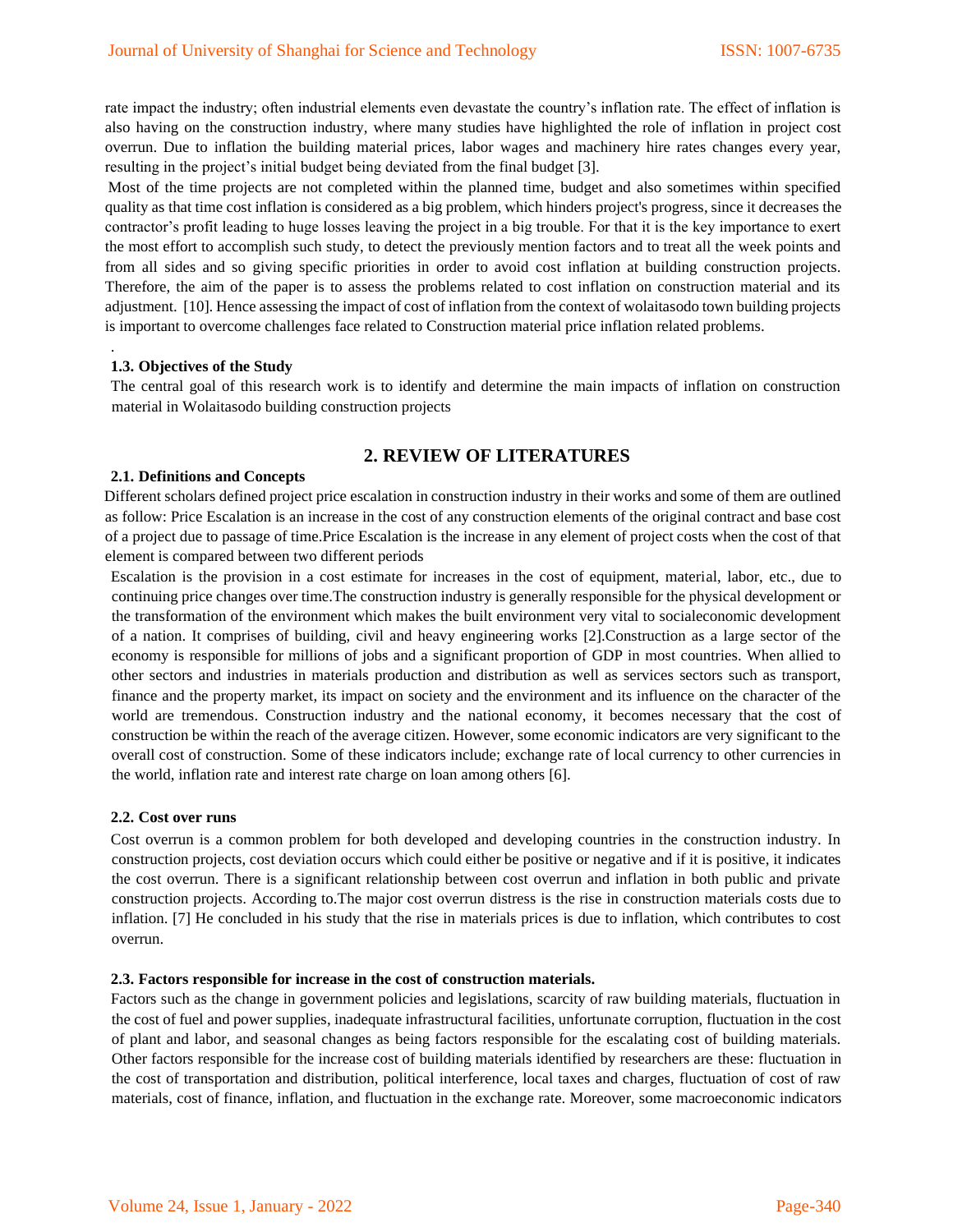impacting the cost of building materials, which include the following: exchange rate of local currency to other currencies globally, inflation rate and interest rate charge on loans [8].

### **2.3.1 Economic related factors of construction material cost.**

Exchange rate:- The building material costs are affected by exchange rates depends on the type and quantity of material being imported by a country at a specific time, the need to import the raw materials used in the production of building materials locally, and on whether or not local materials (such as copper, timber and steel are internationally traded commodities. According [4] Stated that the introduction of the foreign exchange market has had a detrimental impact of the prices of building materials

Interest rate:-The high interest rate of banks and the unpredictability in the foreign exchange market result in serious depletion of a nation's foreign exchange resources, harshly affecting the industry with import dependence of about 60% of its raw materials [9].

Across the nation, many constructions and profitable real estate projects and housing have either been put on hold or abandoned half way because of the scarcity of capital or because of the sky rocketing cost of borrowing [3]. Inadequate production of raw material: - According to [1] The reason for shortage of materials could be the ineffective supply of materials occasioned by general shortages in the industry, poor communication amidst sites and head office, poor purchasing planning and poor material coordination. Shortages of some construction materials may arise where the level of development activity is unusually high. If this had not been anticipated and integrated into the original cost estimate, the prices of these materials will increase. Ensuring a timely flow of materials is an imperative responsibility of material management, as unavailability of material will likely result in delays and extra expenses [6] Supply and demand of building materials: - Supply and demand of materials will determine the price of building materials. The demand for more housing and delay in supplying the building materials (or lack of materials), will add to the trends in the price of building materials, where the law of supply and demand can be related. Building materials cost increases are dependent on the market conditions under which they are manufactured. For example, the researchers noted that material cost will increases if only one or two companies are manufacturing building materials, as compared to those for which many manufacturers compete for the same market. A precondition for cost-effective construction is the availability of construction materials at the required time and location on site. Delay in the supply of materials on site is one causative factor of cost overruns in construction projects, particularly in developing countries [2].

# **3. RESEARCH METHODOLOGY**

#### **3.1. Research Design**

The design used for this study is that of a survey which relied on a questionnaire surveys to generate data for the analysis. A five scale of measurements was used to determine the impact of cost inflation in building construction projects.

| Problem<br>Identification | Literature Review | Data Analysis<br>Data Collection<br>and Discussion |
|---------------------------|-------------------|----------------------------------------------------|
|                           |                   |                                                    |

#### Figure 1: Flow Chart of for research design

The research data was obtained with the aid of a structured questionnaire survey (quantitative method), which was authenticated by conducting qualitative method shortly after the questionnaire survey. The quantitative method was used to collect data from construction stakeholders and contractors to identify factors causing impact of material inflation in building projects. Furthermore, exploratory type of study was employed in order to get a research questionnaire/surveys design to gain more perception into the research problem and to deliver solutions. [12]

#### **3.2. Data collection**

For successfully conduction we have used both primary and secondary data source. Primary data are data which the researchers used for the purpose of study at hand. Primary data is collected directly from the population by using selfadministered questionnaire and as a secondary data literature review from other sources is used.

#### **3.3. Population of the Study.**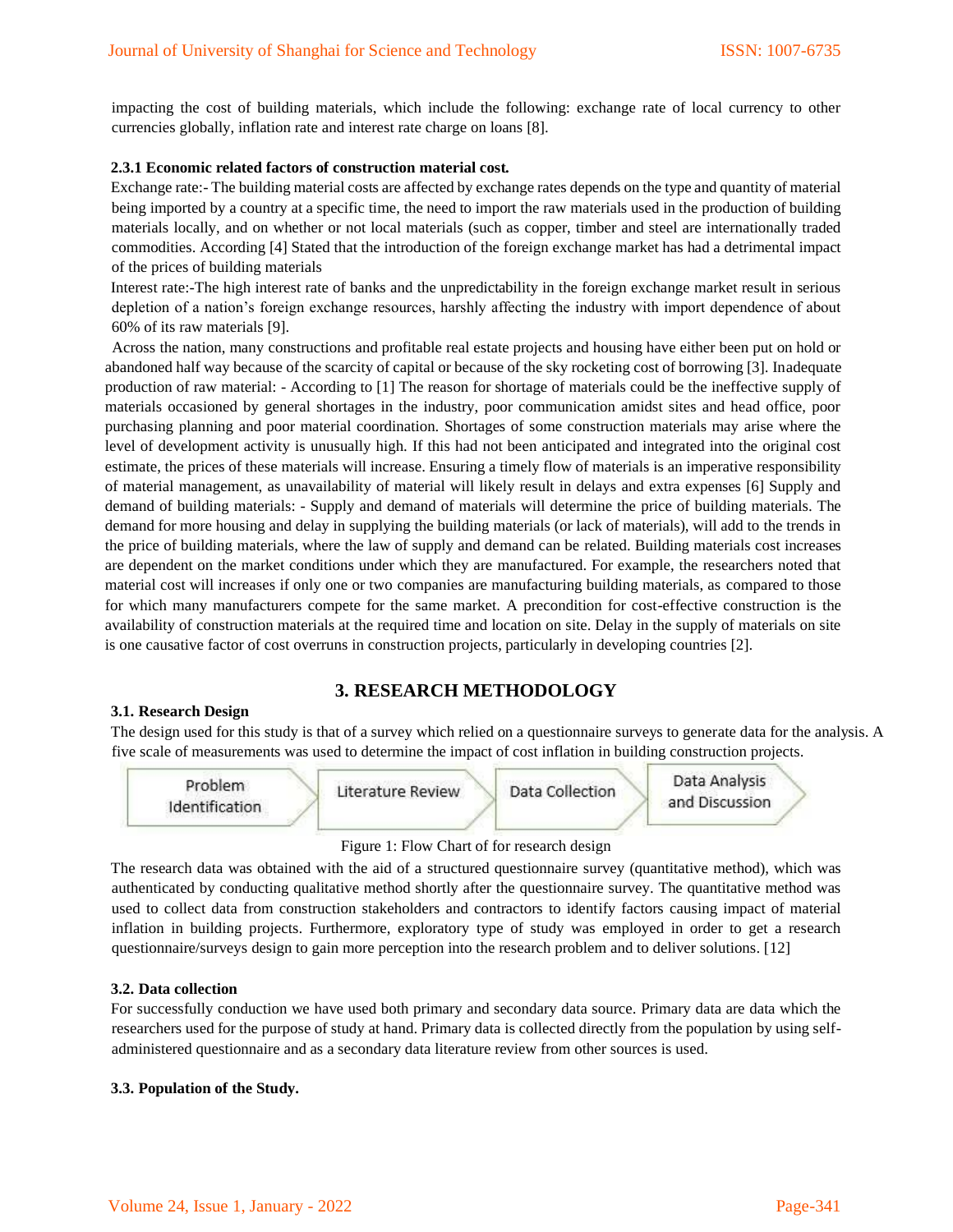The majority of the survey participants were construction professionals with all-embraced construction knowledge, skill and formal education. Site, contract, and project managers, site supervisors, designers, site engineers and quantity surveyors were the particularly nominated sample to denote the population for the purpose of this study. The buildings under construction were selected from the list of registered buildings in construction using multistage random sampling. From the list of registered buildings, every fifth buildings under construction were chosen using random sampling till the required sample was reached .From the total 48 distributed questionnaires 40 questionnaires were received and the study conducted.[14]

#### **3.4. Sampling Technique**

To confirm the data obtained from the questionnaires; contractors, site supervisors and government experts were interviewed. These participants were selected for interviews using the suitability sampling method. Participants interviewed had adequate experience in construction, with adequate years of experience and responsibilities in the construction sector.

#### **3.5. Instrument for Data Collection**

Data was collected using open-ended and close-ended questionnaires in relation with the research objectives. Qualitative interviews were used to confirm the findings obtained through the quantitative research. Moreover, observations were also used as a technique that helped to get information that is left during formal interview sessions with informants just to grasp information about the unstated things during the interview and informal conversation periods. [15]

#### **3.6. Techniques of Data Analysis**

Data were analyzed using descriptive analysis. All the statistical analyses and tests were done using application software "Microsoft excel". A Likert scale was used to measure the key indicators for cost inflation construction materials and to determine the range of each respondent's ranking of

0-4 (4 for EI (Extreme impact), 3 for HI (High Impact), 2 for AI (Average Impact), 1 for MI (Minor Impact) and 0 NI (No Impact)[16]

Finally, the Relative Important Index (RII) method was adopted for determining the rank for the "key factors Sustainable Construction Materials" by calculating the average of relative importance index of all factors in the group.

 $\text{\textit{RII}} = (\frac{\Sigma(\textit{w})}{A \ast \textit{N}})$ 

Where:  $W =$  the weight given to each factor by the respondents

 $A =$  Extreme impact  $= 4$ 

 $N =$  the total number of respondents.

# **4. RESULTS AND DISCUSSION**

#### **4.1. General Information**

The objective of this study is to identify and determine the main impacts of inflation on construction material in wolaitasodo building construction projects. To accomplish this goals a questionnaire was developed and distributed to be filled by the concerned body in the construction sectors in WolaitaSodo.

# **Table1: Study Results from the respondents for the Key Factors for the impact of inflation construction material in wolaitasodo building construction projects**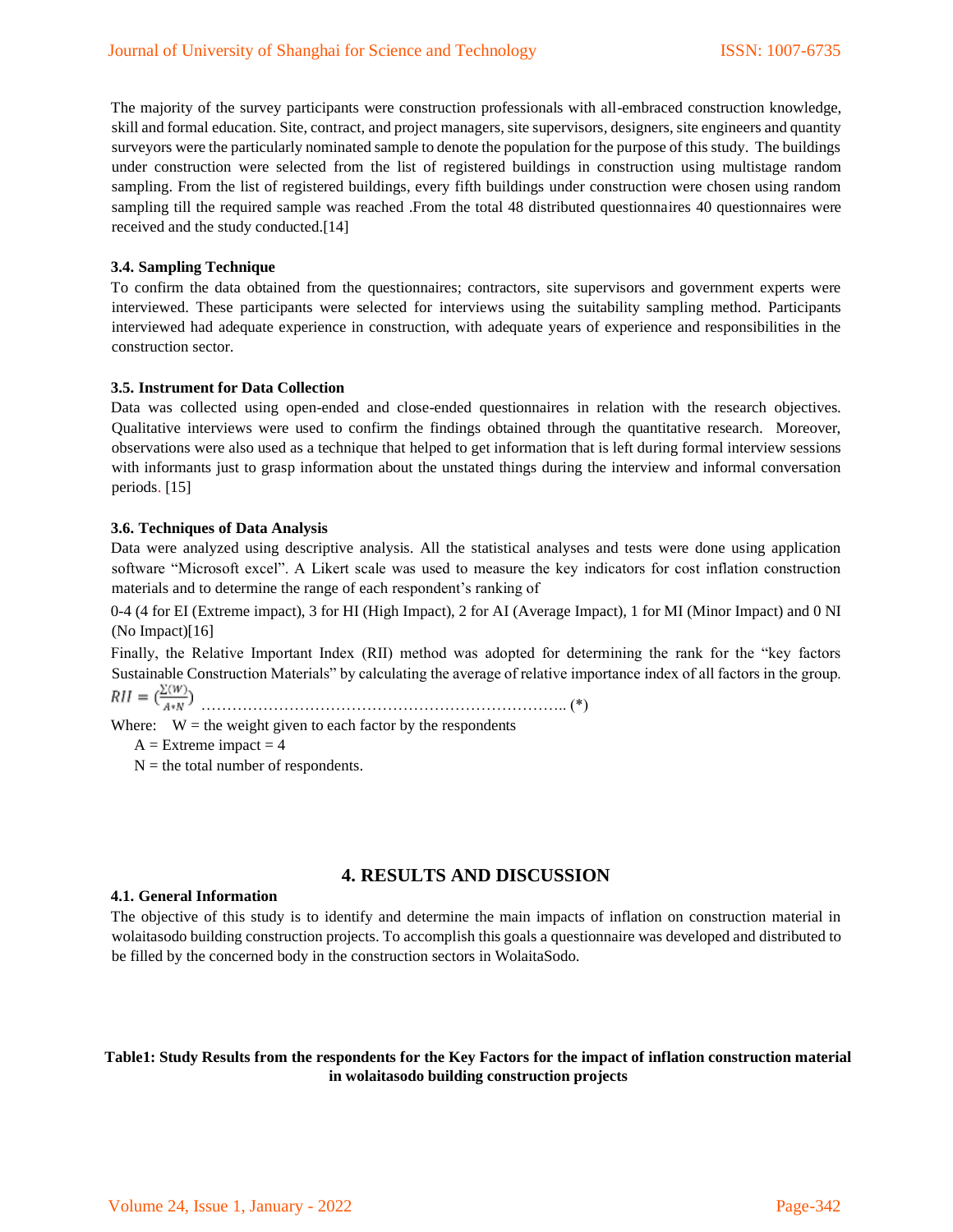# Journal of University of Shanghai for Science and Technology ISSN: 1007-6735

|                                             | Always         | Often | Usually       | Some    | Never          | Total | $\rm RII$ | Rank           |
|---------------------------------------------|----------------|-------|---------------|---------|----------------|-------|-----------|----------------|
|                                             | $\overline{4}$ | 3     | 2             | times 1 | $\overline{0}$ | 10    |           |                |
| <b>Key Factors</b>                          |                |       |               |         |                |       |           |                |
| Rising wage costs in labor market           | 12             | 6     | 10            | 12      | 0              | 40    | 0.61      | 4              |
| Increasing raw material costs from domestic |                |       |               |         |                |       | 0.69      | $\mathfrak{D}$ |
| and overseas supplies                       | 12             | 14    | 6             | 8       | $\Omega$       | 40    |           |                |
| Rising important prices due to falling      |                |       |               |         |                |       | 0.74      |                |
| exchange rate                               | 15             | 13    | $\mathcal{L}$ | 5       | $\Omega$       | 40    |           |                |
| Higher indirect taxes imposed by the        |                |       |               |         |                |       | 0.66      | 3              |
| government                                  | 12             | 12    | 8             | 6       |                | 40    |           |                |



**Figure 1. Keyfactors**

From the average result shown on above table and figure, the major cause of material cost inflation is the rising important prices due to falling exchange rate with a RII of 0.74 which has high RII value. Rising wage costs in labor market causes minimumRII value, which is of 0.61as we see from the above table

|  | Table2: Study Results from the respondents for the impact of cost inflation on building construction material |
|--|---------------------------------------------------------------------------------------------------------------|
|  |                                                                                                               |

| Impact of cost inflation on building<br>construction material | EI4 | HI<br>3 | AI | MI | NI<br>0 | Total | RII  |
|---------------------------------------------------------------|-----|---------|----|----|---------|-------|------|
| Delayed or Cancelled Projects                                 | 10  | 10      |    | 8  |         | 40    | 0.58 |
| Lack of Firm Price Quotes                                     | 12  | 16      | q  | ◠  |         | 40    | 0.73 |
| Reduced Numbers of Bidders                                    | 16  |         | 16 |    |         | 40    | 0.70 |
| Fluctuation in construction costs                             | 18  | 5       |    | 10 |         | 40    | 0.69 |
| Cost over runs                                                | 20  | 3       |    | Q  |         | 40    | 0.70 |
| Dispute among parties                                         | 21  | 6       | Q  |    |         | 40    | 0.76 |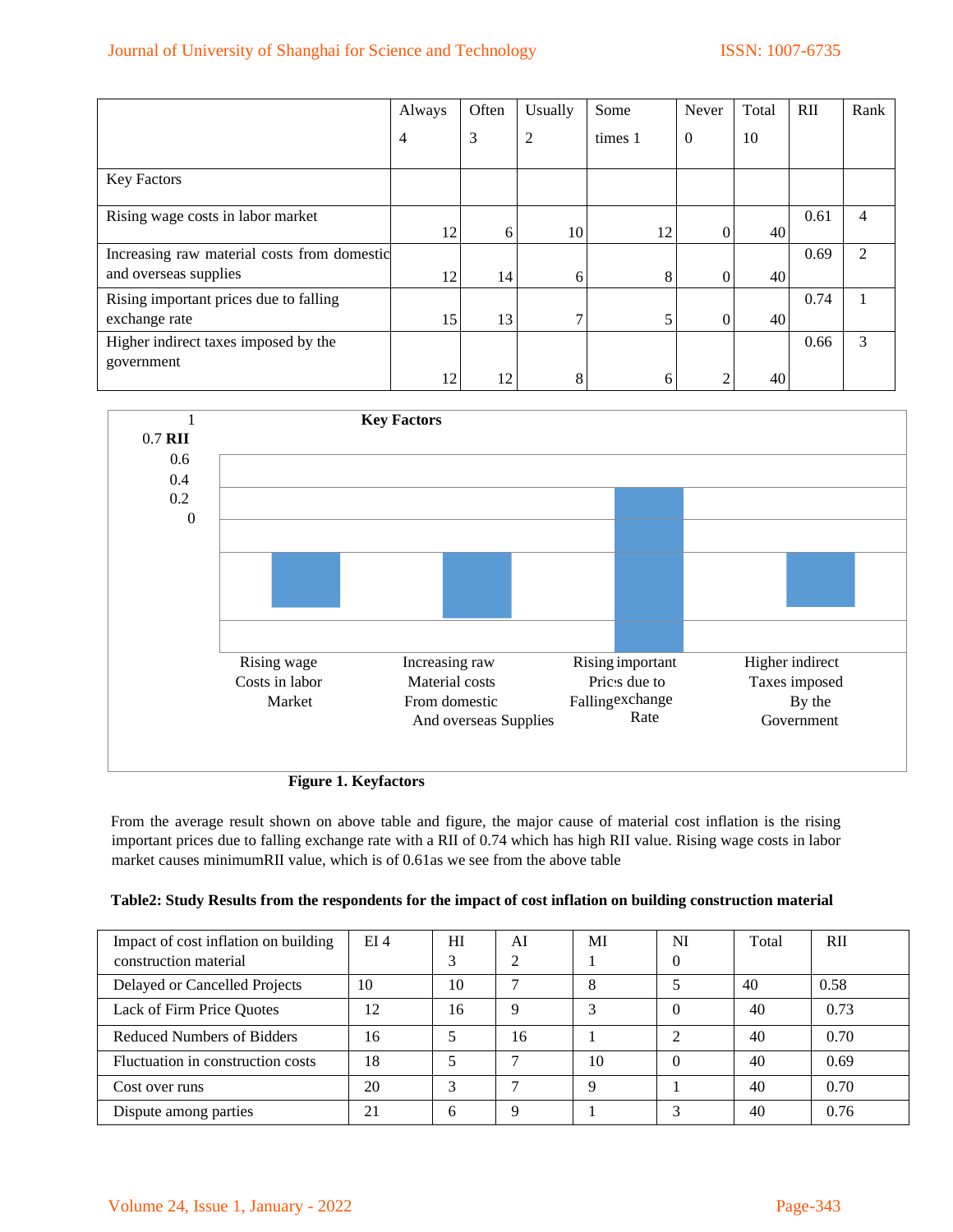| Cash flow (project financing)    |    |    |   |   |          |    |      |
|----------------------------------|----|----|---|---|----------|----|------|
| problem of the projects          | 16 | 13 | 8 | 3 | $\theta$ | 40 | 0.76 |
| Rate of employments is affected  | 14 | 7  | 9 | Q |          | 40 | 0.65 |
| Volume of construction output    |    |    |   |   |          |    |      |
| affected                         | 18 |    | 6 | 6 |          | 40 | 0.69 |
| Quality of workman ship affected | 16 | 16 |   |   |          | 40 | 0.79 |
| Risk of project abandonment      |    |    |   |   |          |    |      |
|                                  | 18 | 15 |   |   |          | 40 | 0.79 |

from the average result shown on above table, the major impact of cost inflation on construction material price which have been occur on the projects are Quality of workman ship and and Risk of project abandonment with a RII of 0.79.Minimum impact cost inflation with a RII of 0.58 is Delayed or Cancelled Projectsas we see from the above table.

# **5. CONCLUSTIONS**

The objectives of the research were to assess the impact of cost inflation on construction material price in wolaitasodo building projects. To achieve these objectives, the study used questionnaire survey as a research instrument. The information gathered from the survey was analyzed using the percentage method and relative importance index method. Based on the results from the analysis the following conclusions have been derived and summarized in accordance with the objectives of the research.[17]The objective of this research was to assess the impact of cost inflation on construction material price. To achieve this, a questionnaire survey containing factors causing cost inflation: - Rising wage costs in labor market, increasing raw material costs from domestic and overseas supplies, rising important prices due to falling exchange rate higher indirect taxes imposed by the government. Impacts were Delayed or Cancelled Projects, Lack of Firm Price Quotes,Reduced Numbers of Bidder,Fluctuation in construction costs,Cost over runs, Dispute among parties,Cash flow (project financing) problem of the projects,Rate of employments is affected, Volume of construction output affected,Quality of workman ship affected,Risk of project abandonment.

# **REFERENCES**

- [1] Akanni, P.O, Oke,, A.E and Omotilewa, O.J., Implications of Rising Cost of Building Materials in Lagos State Nigeria.
- [2] Ajanlekoko, E. (1990). The rise in cost of building material and the structural adjustment program.
- [3] D[r.A. Paulmakesh,](https://www.researchgate.net/scientific-contributions/A-Paulmakesh-2205228769) Yimam Mohammed Yimer April 2021, "Implementation of Project Management for Strategy Realisation" Journal of University shanghai for Science and Technology , Volume 23, Issue 10,Pg.No 887-892
- [4] Akintola et.el, .. (2009). Macro-economic leading indicators of construction contract prices, Construction Management & Economics. Taylor and Francis Journals.
- [5] D[r.A. Paulmakesh,](https://www.researchgate.net/scientific-contributions/A-Paulmakesh-2205228769) Dec 2021, "Analysis of uncertainty in a construction project" YMER journal, Vol 20,Issue 12, pg.no 324-332.
- [6] Akintola. (n.d.). Macro-economic leading indicators of construction contract prices, Construction Management & Economics. Taylor and Francis Journals. .
- [7] [Yimam Mohammed,](https://www.researchgate.net/scientific-contributions/Yimam-Mohammed-2205231723) [A. Paulmakesh,](https://www.researchgate.net/scientific-contributions/A-Paulmakesh-2205228769) [Bereket Admasu a](https://www.researchgate.net/scientific-contributions/Bereket-Admasu-2205277422)md [Saliha Shukri,](https://www.researchgate.net/scientific-contributions/Saliha-Shukri-2205252445) Oct 2021, "Relationship between California Bearing Ratio and Other Geotechnical Properties of Sub grade Soils", ICEPAE 202[1,Journal of](https://www.researchgate.net/journal/Journal-of-Physics-Conference-Series-1742-6596)  [Physics Conference Series,](https://www.researchgate.net/journal/Journal-of-Physics-Conference-Series-1742-6596) Vol 2040(1):012024, doi:10.1088/1742-596/2040/1/012029, pg.no 1-13.
- [8] AstewayYigezu. (2008). Study on the Effects of Unpredictable Price Fluctuation on the Capacity of Construction Contractors.
- [9] Atkeson, Andrew and Lee E. Ohanian. (2001). are phillips curves Useful for Forecasting Inflation.
- [10] D[r.A. Paulmakesh,](https://www.researchgate.net/scientific-contributions/A-Paulmakesh-2205228769) Gizachew Markos Makebo April 2021, "Management of contracts for Durable structures" Innovations, Number 64,Pg 1044-1054